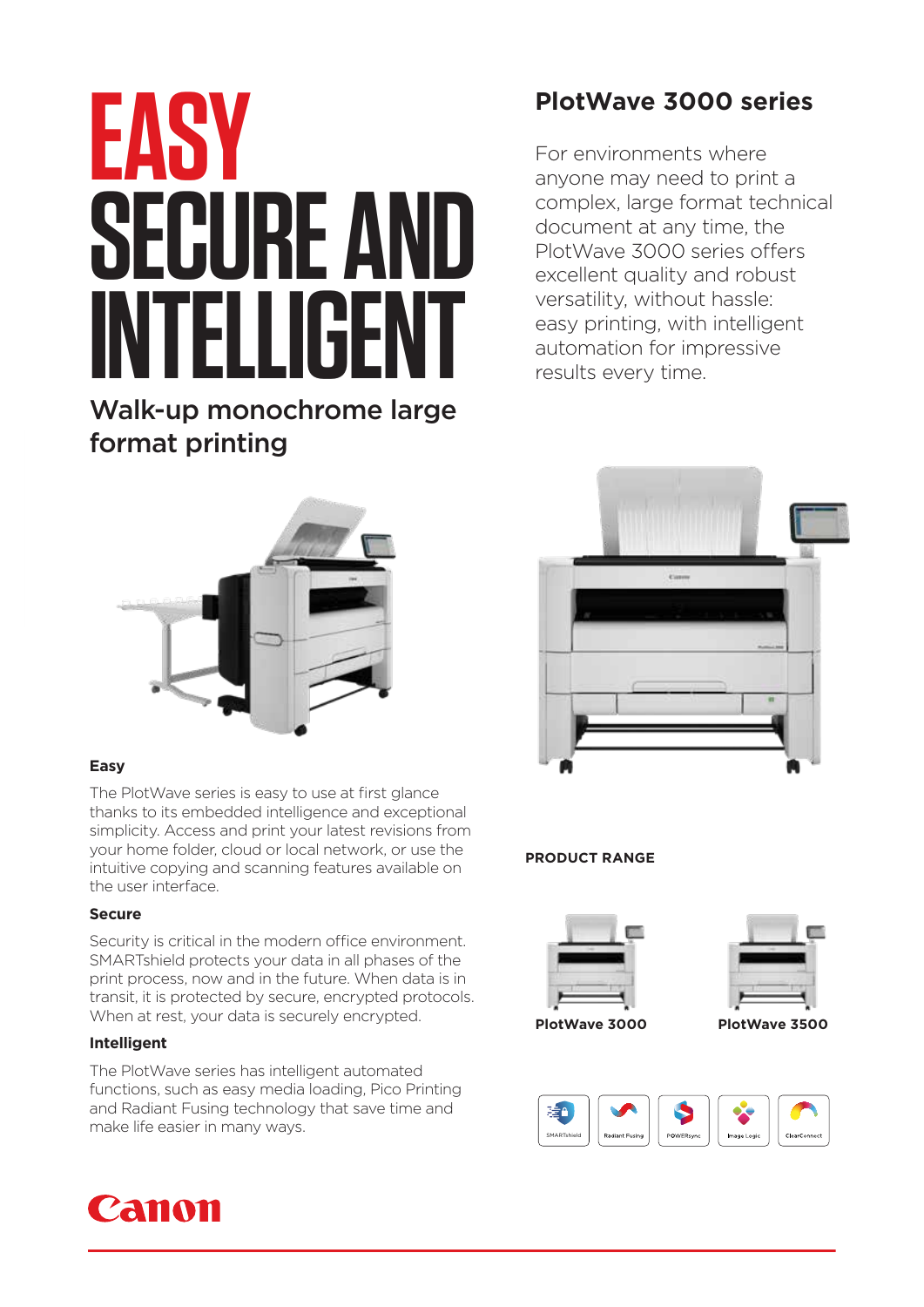## **TECHNICAL SPECIFICATIONS PlotWave 3000 series**

| <b>STANDARD SYSTEM</b><br><b>CONFIGURATION</b>    |                                                                                                                                                                                                                                         | Media sizes cut sheet              | Short edge feed (portrait): A3, B4, A, B, A+, B+, Carto B4,<br>230 x 310 mm, 310 x 440 mm. Long edge feed (landscape):<br>A3, A2, B4, B3, B, C, B+, C+, Carto B4, Carto B3, 15x21 in,                                                                                                                                                                                                                                     |
|---------------------------------------------------|-----------------------------------------------------------------------------------------------------------------------------------------------------------------------------------------------------------------------------------------|------------------------------------|---------------------------------------------------------------------------------------------------------------------------------------------------------------------------------------------------------------------------------------------------------------------------------------------------------------------------------------------------------------------------------------------------------------------------|
| 1 Roll printing system<br>(standard)              | Productive large format monochrome printer with<br>ClearConnect multi-touch user panel.                                                                                                                                                 | Media weight                       | 310 x 440 mm, 440 x 594 mm<br>60 - 110 g/m2; 16 - 29 lb; film: 3.5 - 4.0 mm                                                                                                                                                                                                                                                                                                                                               |
| Stacking systems (standard)                       | Integrated Top Delivery Tray, up to 100 sheets capacity.                                                                                                                                                                                | Roll length                        | Up to 200 m                                                                                                                                                                                                                                                                                                                                                                                                               |
| <b>Rotatable ClearConnect</b>                     | Consistent look and feel from every angle of your                                                                                                                                                                                       | Roll width                         | 297 - 914 mm; 11 - 36 inch                                                                                                                                                                                                                                                                                                                                                                                                |
| multi-touch user interface                        | workflow, standard including Smart Inbox, SmartAccess<br>and Live Preview.                                                                                                                                                              | Minimum printed length             | 420 mm; 16,5 inch                                                                                                                                                                                                                                                                                                                                                                                                         |
| Roll media switching                              | Fully automated roll media switch, to guide the media to                                                                                                                                                                                | Maximum printed length             | 200 m                                                                                                                                                                                                                                                                                                                                                                                                                     |
|                                                   | the top delivery tray or back output depending on the<br>user application.                                                                                                                                                              | Roll media type                    | Plain paper, Transparencies, Translucent, Recycled paper,                                                                                                                                                                                                                                                                                                                                                                 |
| <b>ClearConnect workflow</b><br>software          | Drivers: Driver Select for Microsoft <sup>®</sup> Windows <sup>®</sup> , Driver<br>Express PostScript 3 driver.<br>Publishers: Publisher Mobile for IOS and Android®<br>Publisher Express, Publisher Select 3 for Microsoft<br>Windows. |                                    | Engineering Bond, Engineering Vellum, Coloured paper,<br>Top Label Paper FSC, Red Label Paper PEFC, Black Label<br>Paper PEFc, Green Label FSC, RecycledWhiteZero FSC,<br>Transparent Paper, Transparent Paper FSC, Polyester film,<br>Polyester film antistatic, Contrast Film, Clear Polyester<br>Film, Double Matte Polyester Film, White Opaque Polyester<br>Film, Translucent Engineering Bond, Recycled Engineering |
| Starter kit included                              | 1 bottle toner 400 g, 1 bottle developer 1750 g, 1 roll 36<br>inch standard media 75 g/m2.                                                                                                                                              |                                    | Bond, Colour Top, Recycled paper, Plain Paper recycled,<br>Transparent, and Orika LPEX rice paper                                                                                                                                                                                                                                                                                                                         |
| Earthquake provision <sup>1</sup>                 | Secure the printer against moving or tilting during an<br>earthquake. This provision enables the user to secure the<br>printer to a sturdy connection of the building.                                                                  | Cut sheet media type               | Plain paper, Recycled paper, and Coloured paper, films, and<br>transparent media.                                                                                                                                                                                                                                                                                                                                         |
| <b>OPTIONAL SYSTEM</b><br><b>CONFIGURATIONS</b>   |                                                                                                                                                                                                                                         | Automatic roll media handling      | - Automatic width detection<br>- Automatic roll media selection for optimised productivity<br>and media saving, based on drawing size, media type, roll<br>width and finishing                                                                                                                                                                                                                                            |
| Office space saving scanning<br>system            | Scanner Express with Image Logic technology,<br>integrated scanner positioned on top of the printer to                                                                                                                                  | <b>USER INTERFACE</b>              | - Automatic roll switching when end of roll is reached                                                                                                                                                                                                                                                                                                                                                                    |
|                                                   | save office space.                                                                                                                                                                                                                      | Description                        | ClearConnect multi-touch user panel                                                                                                                                                                                                                                                                                                                                                                                       |
| Standalone System scanner                         | Scanner Professional, productive Stand alone 48 bit color<br>scanner with 1200x1200 dpi CCD technology                                                                                                                                  | Size (WxDxH)                       | 300 x 220 x 40 mm; 11.8 x 8.7 x 1.6" (10.4" at 4x3 ratio)                                                                                                                                                                                                                                                                                                                                                                 |
|                                                   | (9600x9600 dpi interpolated), 22 inch flatpanel<br>touchscreen, powerful embedded Linux controller and 23                                                                                                                               | Resolution                         | 800 x 600 pixels (SVGA)                                                                                                                                                                                                                                                                                                                                                                                                   |
|                                                   | meter / scan min speed                                                                                                                                                                                                                  | Technology                         | Projective capacitive touch                                                                                                                                                                                                                                                                                                                                                                                               |
| <b>Stacking Systems</b>                           | Stacker Select, up to 400 sheets capacity. Increase your<br>delivery capacity up to 500 sheets                                                                                                                                          | Operation                          | 3 hard buttons: [Wake-up], [Stop, interrupt, abort], [Home]                                                                                                                                                                                                                                                                                                                                                               |
| Roll media capacity upgrade                       | Additional 2nd roll option to increase media capacity<br>from 200 m to 400 m                                                                                                                                                            |                                    | Multi-touch functions: tab, double tap, pinch, 2 finger<br>pinch, swipe, flick and spread.                                                                                                                                                                                                                                                                                                                                |
| Removable hard disk                               | For secure environments, hard disk can easily be removed<br>from the printer system to secure data integrity                                                                                                                            | Interface design                   | Distinctive user interface with intuitive navigation and<br>clearly defined levels of operation.                                                                                                                                                                                                                                                                                                                          |
| <b>TECHNOLOGY</b>                                 |                                                                                                                                                                                                                                         | <b>Features</b>                    | View optimisation: Tilt (-4 to +45 degrees) and turn (-45 to<br>+180 degrees) Status light (red, orange, green)                                                                                                                                                                                                                                                                                                           |
| Imaging technology                                | Electrophotography (LED) with Organic<br>photoconductor (OPC)<br>Radiant Fusing Technology with Instant warm-up                                                                                                                         |                                    | USB 2.0 interface with indication light.<br>Switch instantly between 2 languages, select from 21<br>languages.                                                                                                                                                                                                                                                                                                            |
|                                                   | Clean toner refill system<br>Virtually no ozone emission                                                                                                                                                                                | <b>CONTROLLER</b>                  |                                                                                                                                                                                                                                                                                                                                                                                                                           |
| <b>Fusing technology</b>                          | Instant warm-up, contactless fusing, low power<br>consumption (heating on demand)                                                                                                                                                       | Description                        | High performance POWERsync controller with Windows 10<br>IOT LTSC, 64 bits                                                                                                                                                                                                                                                                                                                                                |
|                                                   |                                                                                                                                                                                                                                         | Processor                          | Dual Core, Dual Thread Celeron® G4900 @3.10Ghz                                                                                                                                                                                                                                                                                                                                                                            |
| Toner / type                                      | Black toner: 800 gram per toner kit                                                                                                                                                                                                     | Memory                             | 4 GB DDR4                                                                                                                                                                                                                                                                                                                                                                                                                 |
| <b>PRODUCTIVITY</b>                               | PlotWave 3000:                                                                                                                                                                                                                          | Video<br><b>Hard Disk</b>          | Intel HD Graphics, 1GHz                                                                                                                                                                                                                                                                                                                                                                                                   |
| Speed (print and copy)                            | 4 D/A1-sizes <sup>2</sup> per minute<br>2 E/A0 sizes <sup>3</sup> per minute                                                                                                                                                            | TPM                                | 500 GB, 7200 rpm (standard)<br><b>TPM2.0</b>                                                                                                                                                                                                                                                                                                                                                                              |
|                                                   | PlotWave 3500:<br>6 D/A1-sizes <sup>2</sup> per minute<br>3 E/A0 sizes <sup>3</sup> per minute                                                                                                                                          | Client operating system<br>support | Windows 7 / Windows 7 64 bits / Windows 8.1 / Windows<br>8.1 64 bits / Windows 10 / Windows 10 64 bits / Windows                                                                                                                                                                                                                                                                                                          |
| First print out time <sup>4</sup>                 | <40 seconds                                                                                                                                                                                                                             |                                    | Server 2008 R2 64 bits / Windows Server 2012 64 bits /<br>Windows Server 2012 R2 64 bits Mac OS 10.10 / Mac OS                                                                                                                                                                                                                                                                                                            |
| First copy out time <sup>5</sup>                  | <40 seconds                                                                                                                                                                                                                             |                                    | 10.11 / Mac OS 10.12 (PostScript 3 driver support only for<br>Mac OS )                                                                                                                                                                                                                                                                                                                                                    |
| <b>QUALITY</b>                                    |                                                                                                                                                                                                                                         | Interface                          | 2x Ethernet 100 Mbits/s, 1 Gbit/s<br>TCP/IP: DHCP, IPV4, IPV6, HTTPS                                                                                                                                                                                                                                                                                                                                                      |
| <b>Print Resolution</b>                           | 600 x 1200 dpi                                                                                                                                                                                                                          |                                    | Discovery: APIPA, WS-Discovery, SNMP v3                                                                                                                                                                                                                                                                                                                                                                                   |
| Minimum line width (ISO/IEC<br>13660:2001E)       | 0.06 mm; 0.00236 in                                                                                                                                                                                                                     | Page description language          | TIFF, JPEG, HPGL, HPGL2, DWF, C4, Calcomp 906/907/951,<br>CALS, NIRS, NIFF, PS/PDF (optional)                                                                                                                                                                                                                                                                                                                             |
| 1:1 Line accuracy                                 | < 0.3%                                                                                                                                                                                                                                  | Printing protocol                  | LPR, FTP, WebDav, WSD print<br>- FTP                                                                                                                                                                                                                                                                                                                                                                                      |
| <b>SIZE AND WEIGHT</b>                            |                                                                                                                                                                                                                                         |                                    | - Pull from SMB, FTP<br>- Pull from cloud (retrieve from ARC Collaborate, WebDAV                                                                                                                                                                                                                                                                                                                                          |
| Size main engine (WxDxH)                          | Compact design: 1563 x 803 x 1503 mm; (including Top<br>Delivery Tray)                                                                                                                                                                  |                                    | based clouds)<br>- HTTP/HTTPS (used by Publisher Express)<br>- Print from home folder (via optional access management                                                                                                                                                                                                                                                                                                     |
| Shipping dimensions (WxDxH)                       | 1470 x 850 x 1280 mm                                                                                                                                                                                                                    |                                    | license)                                                                                                                                                                                                                                                                                                                                                                                                                  |
|                                                   |                                                                                                                                                                                                                                         | Back channel protocol              | SNMP v3, Wave interface, WS-Discovery.                                                                                                                                                                                                                                                                                                                                                                                    |
| Weight main engine<br>Shipping weight main engine | 220 kg<br>271 kg                                                                                                                                                                                                                        | <b>SECURITY</b><br>SMARTshield     | E-shredding, IPSec, IP filtering/Access Control Lists,                                                                                                                                                                                                                                                                                                                                                                    |
|                                                   |                                                                                                                                                                                                                                         |                                    | HTTPS, SNMP v3, audit logging, AES256 Disk Encryption,<br>802.1x Authentication, network protocol enable/disable,                                                                                                                                                                                                                                                                                                         |
| <b>MEDIA HANDLING</b>                             |                                                                                                                                                                                                                                         |                                    | LDAP integration, Active Directory Integration, User<br>authentication on local ClearConnect user panel and via                                                                                                                                                                                                                                                                                                           |
| Media capacity                                    | 1 or 2 rolls; manual feed of cut sheet media;                                                                                                                                                                                           |                                    | Express WebTools (LDAP/Active Directory credentials,<br>smart card) for scan/copy/print. Configure HTTPS                                                                                                                                                                                                                                                                                                                  |
| Paper cutting                                     | Cutter included in the drawer for fast and easy roll media<br>switching                                                                                                                                                                 |                                    | Certificates. Allow disabling TLS1.0 and 1.1 protocols (no<br>response to network scan) and enable TLS 1.2 with<br>stronger cipher. Embedded FIPS 140-2 Certified Trusted                                                                                                                                                                                                                                                 |
| Maximum media capacity                            | 1 roll: 200 m1, 183 m2; 2 roll: 400 m1, 365 m2;                                                                                                                                                                                         |                                    | Platform Module (TPM) and BitLocker 256 AES hard disk<br>encryption, hard disk wipe, Configurable CA certificate,                                                                                                                                                                                                                                                                                                         |
| Media sizes roll                                  | A3, A2, A1, A0, B1, B2, B1_700, B2_700, B, C, D, E, B+, C+,<br>D+, E+, E1, 30", 21", 15", 880 mm, 860 mm, 800 mm, 700<br>mm, 660 mm, 620 mm, 460 mm, 500 mm, 440 mm, 430<br>mm, 310 mm, 297 mm                                          |                                    | Disable Network Ports and Protocols, Security Event<br>Logging, Single Sign-on. Options: Removable hard disk,<br>McAfee antivirus, McAfee Application control<br>(whitelisting).                                                                                                                                                                                                                                          |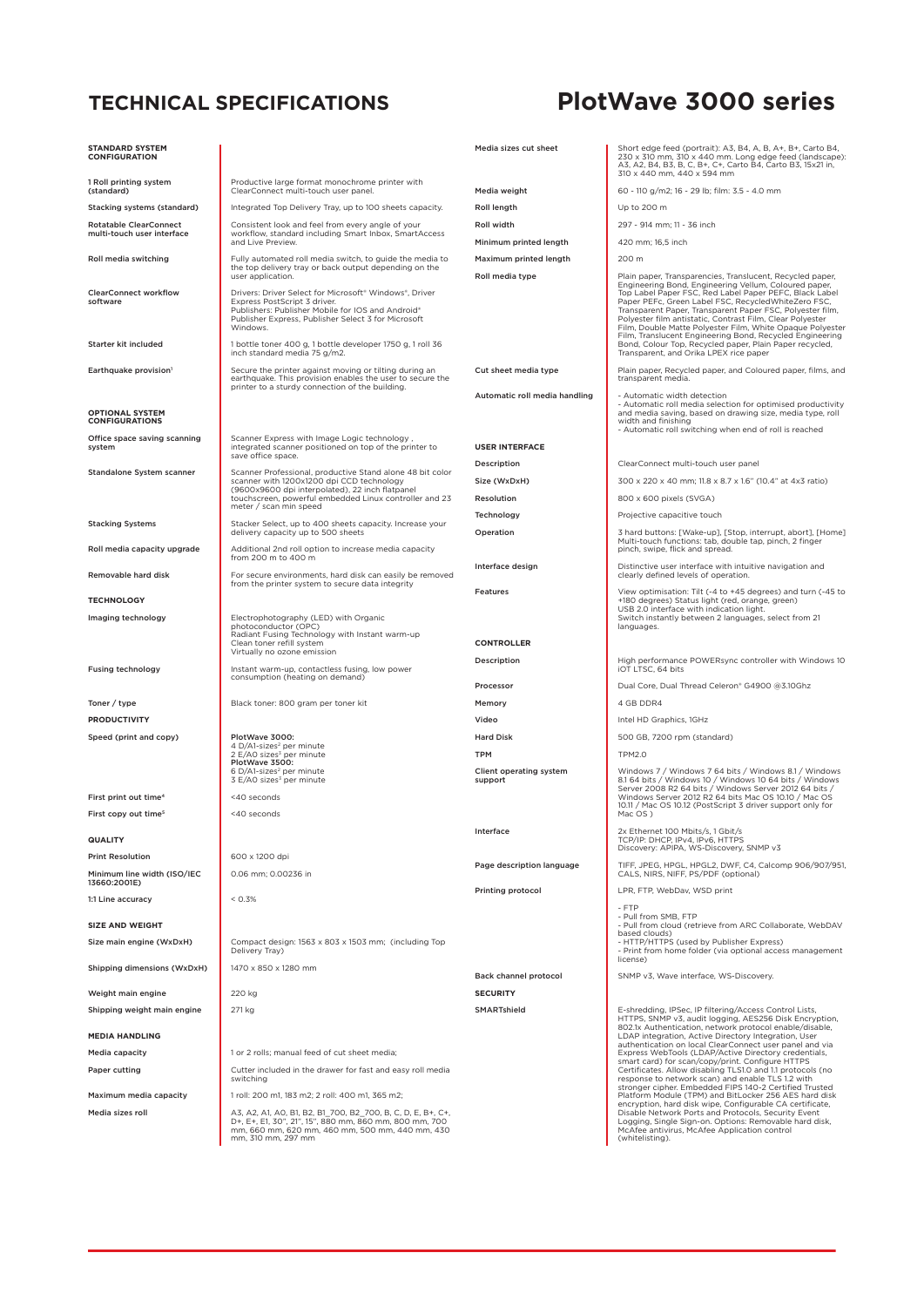| <b>Access management</b>                        | Provide secure access to device by users by keying in<br>password on the ClearConnect multi-touch operator panel<br>or get access with a Smart Card by connecting a card<br>reader (inclusing contactless). Authorisation is managed<br>by using Active Directory                                                                                                                                                                                                                                                                                                                                                                                                                                                                                                                                                                                                                                                                                                                                                                                    | Queue management                          | Spool memory provides a queuing system for print and<br>copy jobs. This enables multiple users to send print and<br>copy jobs at the same time. Customise priority settings for<br>copy and print jobs in the queue.<br>The Job Queue overview gives access to job names,<br>owners and status including required media. Jobs can be<br>paused, deleted, and placed on top of the queue.                      |
|-------------------------------------------------|------------------------------------------------------------------------------------------------------------------------------------------------------------------------------------------------------------------------------------------------------------------------------------------------------------------------------------------------------------------------------------------------------------------------------------------------------------------------------------------------------------------------------------------------------------------------------------------------------------------------------------------------------------------------------------------------------------------------------------------------------------------------------------------------------------------------------------------------------------------------------------------------------------------------------------------------------------------------------------------------------------------------------------------------------|-------------------------------------------|---------------------------------------------------------------------------------------------------------------------------------------------------------------------------------------------------------------------------------------------------------------------------------------------------------------------------------------------------------------------------------------------------------------|
| Cloud support                                   | Unlimited user and or Administrator authenticated cloud<br>support via WebDAV and/or third party provider: e.g.<br>Microsoft SharePoint, Dropbox, Box.com, box.net, Google<br>Drive, Microsoft OneDrive, Amazon Cloud Drive,<br>Cloudsafe, MyDisk, PlanWell Collaborate. The cloud user<br>authentication can either be preconfigured by the<br>administrator or done by the user at the time of accessing<br>the specific cloud.                                                                                                                                                                                                                                                                                                                                                                                                                                                                                                                                                                                                                    | Print management &<br>accounting          | View the counter history at preferred time periods, per job<br>or total overview in Express WebTools. View, create, edit<br>and delete stamp templates.<br>Optional uniFLOW support, login your personal uniFLOW<br>Queue on the ClearConnect User interface. Supports<br>manual authentication, card readers, and contactless card<br>readers.                                                               |
| Transformations                                 | Scaling (scale-to-fit page, reduce when image too large to<br>avoid clipping or to custom factor, scale page size to<br>standard size), Rotation, Shift (automatic or user defined),<br>Adding/removing trailing/leading edge, Mirror, Black<br>intensity in poster mode, Print optimisation (standard,<br>lines/text, poster). Colour Highlight and Dark Original.<br>Area to erase (area of interest).                                                                                                                                                                                                                                                                                                                                                                                                                                                                                                                                                                                                                                             | Device management                         | Express WebTools provide administrators the tools to<br>manage the device remotely via the web: e.g. check printer<br>status, define default settings for print, copy and scan,<br>define access, security, accounting, remote shutdown,<br>software update and restart, power on/off timer, system<br>behaviour, queue management, license management, view,<br>create, edit and delete stamp templates etc. |
| <b>SCANNER EXPRESS (optional)</b>               |                                                                                                                                                                                                                                                                                                                                                                                                                                                                                                                                                                                                                                                                                                                                                                                                                                                                                                                                                                                                                                                      | Scan to colour inkjet                     | Scan directly to iPF 600/700/800/TX-                                                                                                                                                                                                                                                                                                                                                                          |
| Description                                     | Integrated Contact Image Sensor (CIS) Colour scanner<br>with Image Logic technology                                                                                                                                                                                                                                                                                                                                                                                                                                                                                                                                                                                                                                                                                                                                                                                                                                                                                                                                                                  |                                           | 2000/3000/4000/5200/5300/5400 series via Publisher<br>Select 3 (hotfolder)                                                                                                                                                                                                                                                                                                                                    |
| Scan resolution                                 | 600 x 600 dpi                                                                                                                                                                                                                                                                                                                                                                                                                                                                                                                                                                                                                                                                                                                                                                                                                                                                                                                                                                                                                                        |                                           |                                                                                                                                                                                                                                                                                                                                                                                                               |
| Scan speed                                      | 15.2 m/min Black & white scanning                                                                                                                                                                                                                                                                                                                                                                                                                                                                                                                                                                                                                                                                                                                                                                                                                                                                                                                                                                                                                    | <b>PERIPHERALS</b>                        |                                                                                                                                                                                                                                                                                                                                                                                                               |
|                                                 | 10.1 m/min Copying<br>5.0 m/min Colour scanning                                                                                                                                                                                                                                                                                                                                                                                                                                                                                                                                                                                                                                                                                                                                                                                                                                                                                                                                                                                                      | <b>SCANNER PROFESSIONAL</b><br>(optional) |                                                                                                                                                                                                                                                                                                                                                                                                               |
| Scan formats                                    | TIFF, PDF, PDF/A, JPEG, CALS, multi-page PDF,<br>multi-page PDF/A and multi-page TIFF                                                                                                                                                                                                                                                                                                                                                                                                                                                                                                                                                                                                                                                                                                                                                                                                                                                                                                                                                                | Description                               | Charge-coupled device (CCD) colour 44" scanner with<br>optional upgrade to 48"                                                                                                                                                                                                                                                                                                                                |
| Scan templates                                  | Extensive number of scan templates to standardise<br>common scan settings and destinations                                                                                                                                                                                                                                                                                                                                                                                                                                                                                                                                                                                                                                                                                                                                                                                                                                                                                                                                                           | <b>Scan resolution</b>                    | 1200 x 1200 dpi (9600 x 9600 dpi interpolated)                                                                                                                                                                                                                                                                                                                                                                |
| Scan protocol                                   | FTP, SMB, scan to cloud (push to WebDAV based clouds)                                                                                                                                                                                                                                                                                                                                                                                                                                                                                                                                                                                                                                                                                                                                                                                                                                                                                                                                                                                                | Scan speed                                | 23 m/min (200 dpi)<br>6 m/min (600 dpi)                                                                                                                                                                                                                                                                                                                                                                       |
| <b>Scan destination</b>                         | Local USB flash drive, FTP, SMB, Smart Inbox on<br>Controller, Optional Local Home folder (LDAP), mobile<br>device via Mobile WebTools, WebDAV Clouds, PlanWell                                                                                                                                                                                                                                                                                                                                                                                                                                                                                                                                                                                                                                                                                                                                                                                                                                                                                      | Scan formats                              | Multipage PDF (PDF/A) and TIFF, JPEG, JPEG 2000, PNM,<br>PNG, BMP, TIFF (Raw, G3, G4, LZW, JPEG) AutoCAD DWF,<br>JBIG, DjVu, DICOM, PCX, Postscript, EPS, Raw data                                                                                                                                                                                                                                            |
| Scan naming                                     | Collaborate.<br>Preset naming with auto numbering for productive                                                                                                                                                                                                                                                                                                                                                                                                                                                                                                                                                                                                                                                                                                                                                                                                                                                                                                                                                                                     | Scan templates                            | unlimited                                                                                                                                                                                                                                                                                                                                                                                                     |
|                                                 | scanning or file name on the ClearConnect user panel.                                                                                                                                                                                                                                                                                                                                                                                                                                                                                                                                                                                                                                                                                                                                                                                                                                                                                                                                                                                                | Original width                            | 1270 mm; 50 inch                                                                                                                                                                                                                                                                                                                                                                                              |
| Original width                                  | 208 mm - 914 mm; 8.2" - 36", automatic width detection                                                                                                                                                                                                                                                                                                                                                                                                                                                                                                                                                                                                                                                                                                                                                                                                                                                                                                                                                                                               | Original length                           | Endless                                                                                                                                                                                                                                                                                                                                                                                                       |
| Original length                                 | 208 mm - 16000 mm; 8.2"- 630", automatic length<br>detection                                                                                                                                                                                                                                                                                                                                                                                                                                                                                                                                                                                                                                                                                                                                                                                                                                                                                                                                                                                         | Colour depth/ colour output               | 48 bit colour, 16 bit greyscale / 24 bit colour, 8 bit<br>greyscale, bitonal, enhanced halftone                                                                                                                                                                                                                                                                                                               |
| <b>Original thickness</b>                       | Maximum 0.8 mm; 0.03" (non-rigid documents)                                                                                                                                                                                                                                                                                                                                                                                                                                                                                                                                                                                                                                                                                                                                                                                                                                                                                                                                                                                                          | Scan width                                | 44 model: 1118 mm; 44" / 48 model: max. 1220 mm; 48"                                                                                                                                                                                                                                                                                                                                                          |
| Zoom (copy)                                     | 1:1, Scale to media size, Scale to standard format, Custom:<br>10 - 1000%                                                                                                                                                                                                                                                                                                                                                                                                                                                                                                                                                                                                                                                                                                                                                                                                                                                                                                                                                                            | Connections                               | 1 USB Port 3.0 Interface 1 GBit Fast Ethernet with TCP/IP<br>based Interface                                                                                                                                                                                                                                                                                                                                  |
| Original types presets                          | Blueprint, Coloured original, Dark original, Folded lines/<br>text, Lines/text standard, Lines/text draft, Photo, Map,<br>Artwork                                                                                                                                                                                                                                                                                                                                                                                                                                                                                                                                                                                                                                                                                                                                                                                                                                                                                                                    | <b>Embedded controller</b>                | 64 bit Linux, Intel i3, quad core processor, 16 Gigabyte<br>RAM, 320GB HDD for very long scans                                                                                                                                                                                                                                                                                                                |
| Size scanner (WxDxH)                            | 1097 x 308 x 140 mm; 43 x 12 x 5.5".                                                                                                                                                                                                                                                                                                                                                                                                                                                                                                                                                                                                                                                                                                                                                                                                                                                                                                                                                                                                                 | Size scanner (WxDxH)                      | 228 x 1425 x 507 mm; 9 x 56.1 x 20" (H x W x D)                                                                                                                                                                                                                                                                                                                                                               |
| Weight scanner                                  | 25 kg; 55 lbs                                                                                                                                                                                                                                                                                                                                                                                                                                                                                                                                                                                                                                                                                                                                                                                                                                                                                                                                                                                                                                        | Weight scanner                            | 53 kg / 117 lbs                                                                                                                                                                                                                                                                                                                                                                                               |
| <b>ENVIRONMENTAL</b>                            |                                                                                                                                                                                                                                                                                                                                                                                                                                                                                                                                                                                                                                                                                                                                                                                                                                                                                                                                                                                                                                                      | <b>STACKER SELECT</b>                     |                                                                                                                                                                                                                                                                                                                                                                                                               |
| Acoustic sound power                            | Standby and sleep: less than 26 dB<br>Print mode: less than 52 dB                                                                                                                                                                                                                                                                                                                                                                                                                                                                                                                                                                                                                                                                                                                                                                                                                                                                                                                                                                                    | Description                               | Integrated productive stacker with high capacity and tray<br>full sensor                                                                                                                                                                                                                                                                                                                                      |
| Ozone concentration                             | < 0.001 mg/m3, < 0.000473 PPM (0.05% of permitted<br>limit value)                                                                                                                                                                                                                                                                                                                                                                                                                                                                                                                                                                                                                                                                                                                                                                                                                                                                                                                                                                                    | Capacity                                  | up to 400 pages                                                                                                                                                                                                                                                                                                                                                                                               |
| <b>Heat emission</b>                            | Ready: 66 W; Active: 1.5 kW                                                                                                                                                                                                                                                                                                                                                                                                                                                                                                                                                                                                                                                                                                                                                                                                                                                                                                                                                                                                                          | <b>FOOTNOTES:</b>                         |                                                                                                                                                                                                                                                                                                                                                                                                               |
| Power requirements                              | 100 - 240 V: 50/60Hz                                                                                                                                                                                                                                                                                                                                                                                                                                                                                                                                                                                                                                                                                                                                                                                                                                                                                                                                                                                                                                 | $\mathbf{1}$                              | Excluding cable/chain and mounting material                                                                                                                                                                                                                                                                                                                                                                   |
| Power consumption                               | Sleep mode: <2 W<br>ready mode: 66 W                                                                                                                                                                                                                                                                                                                                                                                                                                                                                                                                                                                                                                                                                                                                                                                                                                                                                                                                                                                                                 | 2                                         | D size (34 x 22") / A1 size (841 x 594 mm)                                                                                                                                                                                                                                                                                                                                                                    |
|                                                 | Active mode: 1.5 kW                                                                                                                                                                                                                                                                                                                                                                                                                                                                                                                                                                                                                                                                                                                                                                                                                                                                                                                                                                                                                                  | 3                                         | E-size (36 x 48") / A0 Size (841 x 1189 mm)                                                                                                                                                                                                                                                                                                                                                                   |
| Safety/ EMC marks &<br>environmental labels     | CE, TUV GS, CETECOM, Energy Star 3.0, FEMP, Rohs,<br>CCC, VCCI TüV GS, c-UL-US, CB, RCM, EPEAT, EAC, FCC<br>Class A, VCCI Class A                                                                                                                                                                                                                                                                                                                                                                                                                                                                                                                                                                                                                                                                                                                                                                                                                                                                                                                    | 4                                         | 1 A1 landscape print made from the smart inbox, on 64 g<br>media, back output, lines and text mode.                                                                                                                                                                                                                                                                                                           |
| Recyclables                                     | Printer: made of steel or highly recyclable plastics: up to<br>95% of the engine can either be up cycled or recycled.<br>Remaining 5% are non toxic waste. Prints: very good<br>deinkability when recycled.<br>Toner: bottles made of highly recyclable HDPE (High<br>Density Polyethylene)                                                                                                                                                                                                                                                                                                                                                                                                                                                                                                                                                                                                                                                                                                                                                          | 5                                         | 1 copy made with A1 original in landscape on 64 g media,<br>back output, background compensation off, custom width<br>841 mm, custom length 594 mm.                                                                                                                                                                                                                                                           |
| <b>CLEARCONNECT WORKFLOW</b><br><b>SOFTWARE</b> |                                                                                                                                                                                                                                                                                                                                                                                                                                                                                                                                                                                                                                                                                                                                                                                                                                                                                                                                                                                                                                                      |                                           |                                                                                                                                                                                                                                                                                                                                                                                                               |
| Job submission                                  | The ClearConnect software suite consists of a variety of<br>applications with the same user interface. Create, retrieve<br>and/or send jobs from drivers (Driver select for Microsoft<br>Windows, Driver Express for Adobe PostScript 3 for<br>Microsoft Windows or Apple OS), external locations (SMB,<br>FTP, LPR, WebDAV), Mobile devices via Express WebTools<br>and Publisher Mobile, USB flash drive, Cloud services and<br>optional Home folder(LDAP). Optional PlanWell<br>Collaborate.<br>1-click printing from USB, 1-click printing from previous<br>sent jobs via Print SmartAccess on ClearConnect user<br>panel. The Smart Inbox on the ClearConnect user panel<br>enables the job preview: swipe between your jobs for<br>print selection and preview. Pan to view the image in<br>detail (zoom).<br>With the template-oriented Publisher Select 3 submitting<br>multiple files in batches is supported. Print multiple times,<br>and sort by page or set. Media saving automatically<br>rotates print files to optimise media usage. |                                           |                                                                                                                                                                                                                                                                                                                                                                                                               |

Personalised Smart Inbox with history, Manage queue, Manage history, Express WebTools, Secured controller access

Smart inbox